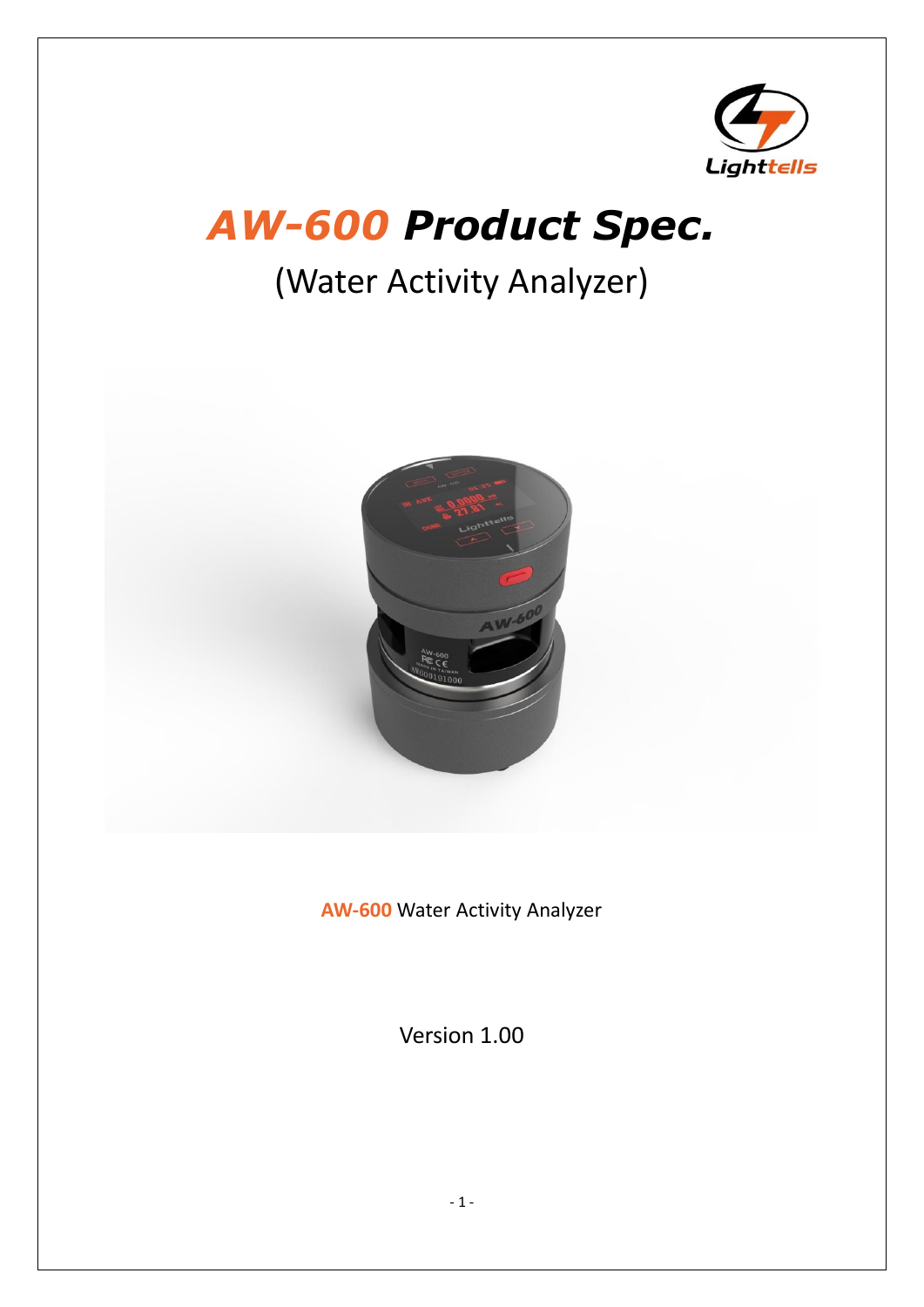

# FC CE

#### *What is Water Activity?*

Water activity (aw) is expressed as the ratio of the vapor pressure in a food (P) to the vapor pressure of pure water (P0). It predicts whether water is likely to move from the food product into the cells of micro-organisms that may be present.

#### *AW-600 is a robust designed Water Activity Analyzer*

The AW-600 portable Water Activity Analyzer is designed to accurate measures the vaper pressure of free water escaped from samples to the air in the test chamber to predict the condition of growth of bacteria.

#### *Why do you need a Water Activity Analyzer?*

Water activity is a measurement of the availability of water for biological reactions. It determines the ability of micro-organisms to grow. If water activity decreases, micro-organisms with the ability to grow will also decrease.

### Water Activity of Common Food Products

Most food has a water activity greater than 0.95 which supports the growth of bacteria, yeast and mold. Knowing the water activity of a food is important when preparing a Hazard [Analysis](https://www.manitoba.ca/agriculture/food-safety/at-the-food-processor/haccp/index.html) Critical Control [\(HACCP\)](https://www.manitoba.ca/agriculture/food-safety/at-the-food-processor/haccp/index.html) plan. Determining the water activity of a product or ingredient is necessary when conducting a hazard analysis for many products.

| <b>Foods</b>                                       | aw   |  |
|----------------------------------------------------|------|--|
| fresh meat and fish                                | O 99 |  |
| raw vegetables (ex: carrots, cauliflower, peppers) | 0.99 |  |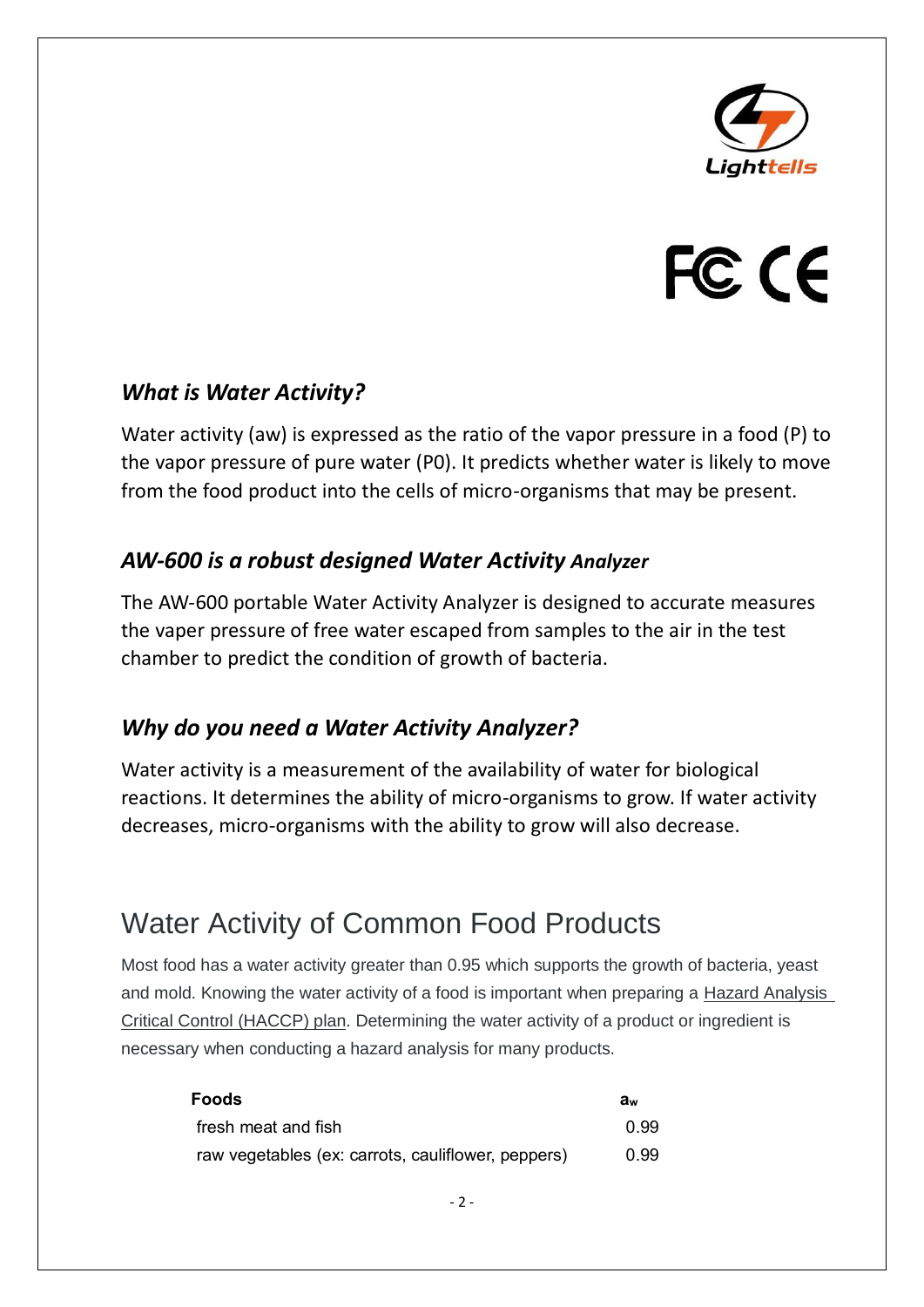

| raw fruits (ex: apples, oranges, grapes) | 0.98     |
|------------------------------------------|----------|
| cooked meat, bread                       | $0.91 -$ |
|                                          | 0.98     |
| liverwurst                               | 0.96     |
| caviar                                   | 0.92     |
|                                          | $0.90 -$ |
| moist cakes (ex : carrot cake)           | 0.95     |
|                                          | $0.87 -$ |
| sausages, syrups                         | 0.91     |
|                                          | $0.80 -$ |
| flours, rice, beans, peas                | 0.87     |
| salami                                   | 0.82     |
| soy sauce                                | 0.80     |
| beef jerky                               | < 0.80   |
|                                          | $0.75 -$ |
| jams, marmalades, jellies                | 0.80     |
| peanut butter                            | 0.70     |
| dried fruits                             | $0.60 -$ |
|                                          | 0.65     |
| dried spices, milk powder                | $0.20 -$ |
|                                          | 0.60     |
| biscuits, chocolate                      | < 0.60   |

## Typical Water Activity Limits for Organisms

(Content source [https://www.gov.mb.ca/agriculture/food-safety/at-the-food-processor/water-content-water-activity.html\)](https://www.gov.mb.ca/agriculture/food-safety/at-the-food-processor/water-content-water-activity.html)

By lowering water activity, food can be made safe to store. The table below shows water activity levels that can support the growth of particular groups of organisms.

| <b>Group of Micro-Organisms</b> | Minimum $a_w$ required for growth |  |
|---------------------------------|-----------------------------------|--|
| most gram-negative bacteria     | 0.97                              |  |
| Staphylococcal toxin production | 0.93                              |  |
| most gram-positive bacteria     | 0.90                              |  |
| most yeasts                     | 0.88                              |  |
| Staphylococcus aureus           | 0.86                              |  |
| most moulds                     | 0.80                              |  |
|                                 |                                   |  |

- 3 -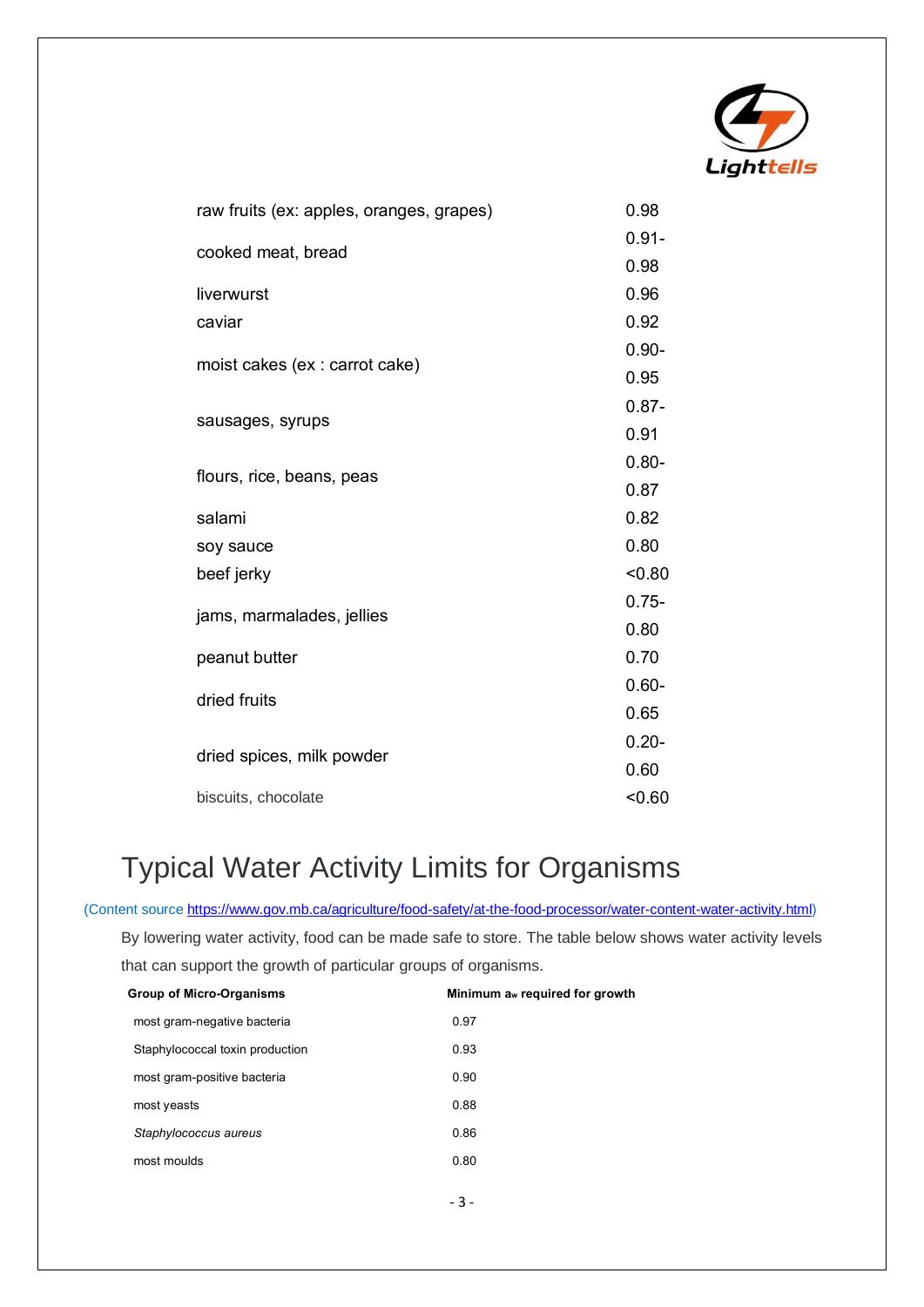

Molds have minimum water activities for growth and toxin production. Most molds require a higher water activity than the minimum requirement for growth to produce [mycotoxins.](https://www.gov.mb.ca/agriculture/food-safety/at-the-food-processor/mycotoxins.html) The table below shows a few common mycotoxins and minimum water activities for mold growth and toxin production.

| <b>Mycotoxin</b> | Mould                    | Minimum $a_w$ requirement |               |  |
|------------------|--------------------------|---------------------------|---------------|--|
|                  |                          | <b>Toxin Production</b>   | Growth        |  |
| Aflatoxins       | Asperagillus flavus      | 0.83-0.87                 | 0.82          |  |
|                  | Asperagillus parasiticus |                           |               |  |
| Ochratoxin       | Aperagillus ochreceus    | 0.85                      | 0.77          |  |
|                  | Penicillium cyclopium    | $0.87 - 0.90$             | $0.82 - 0.85$ |  |
| Patulin          | Penicillium expansum     | 0.99                      | 0.81          |  |
|                  | Penicillium patulum      | 0.95                      |               |  |

| <b>Features</b>                                                    |  |  |
|--------------------------------------------------------------------|--|--|
| Support both Quick mode and Equilibrium mode<br>1.                 |  |  |
| 2. Easy to calibrate (single point)                                |  |  |
| 3. Touch panel                                                     |  |  |
| Metal housing (quickly equilibrate with ambient temperature)<br>4. |  |  |
| 5. Very easy to use                                                |  |  |
| High airtight test chamber, high stability.<br>6.                  |  |  |
| 7. Built-in rechargeable battery                                   |  |  |
| 8. Store up to 100 records                                         |  |  |
| 9. Calendar and Time settings                                      |  |  |
| 10. Auto Power Saving                                              |  |  |